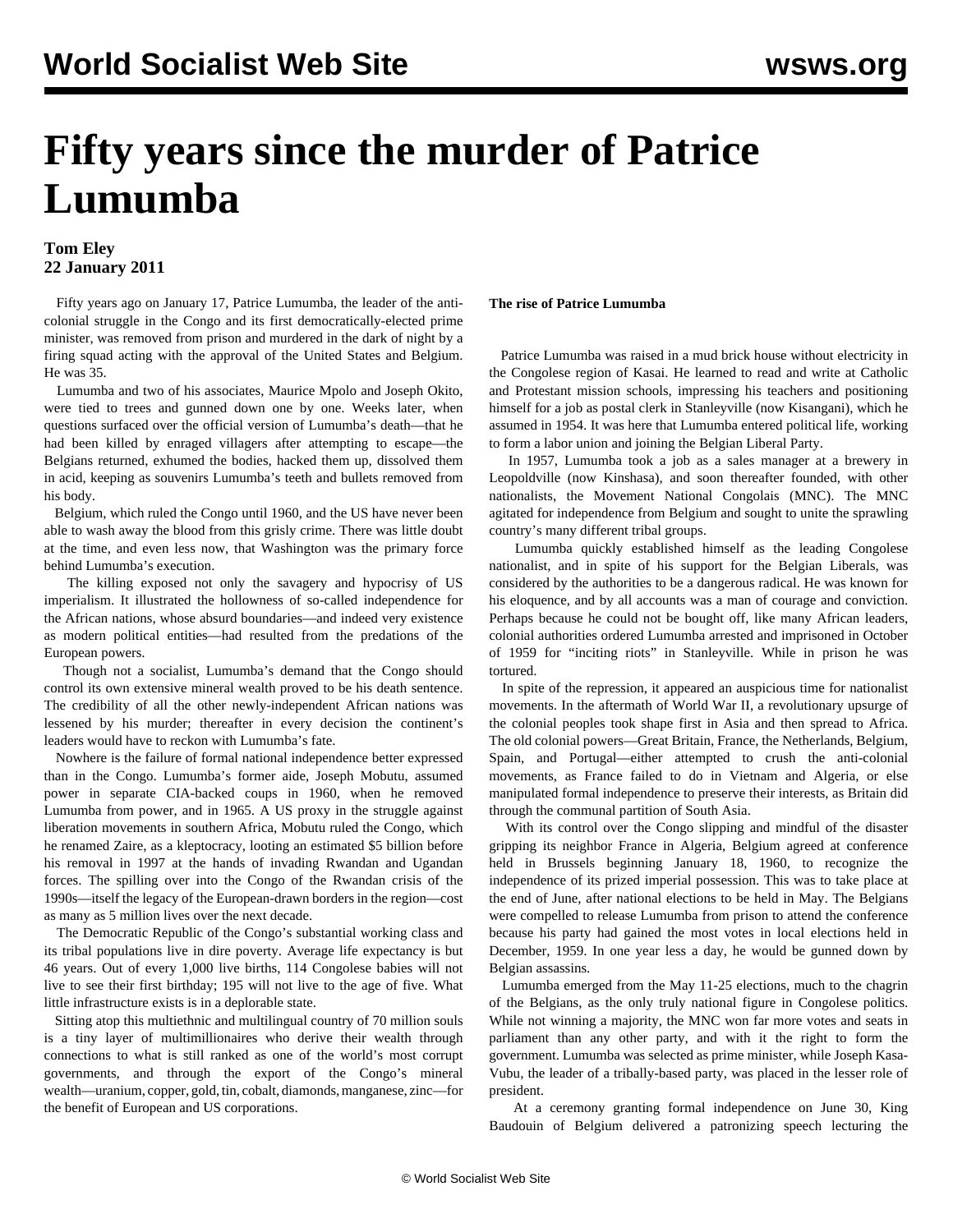Congolese on the virtues of maintaining existing colonial structures and presenting the period of Belgian rule as entirely beneficial to the native population. In fact, between 1885 and 1908 as many as eight million Congolese died in the system of forced labor and political terror under the personal rule of Baudouin's grandfather, King Leopold.

 In his speech, Lumumba enraged the Belgian delegation by openly challenging the king. He said of independence that "no Congolese worthy of the name will ever be able to forget that it was by fighting that it has been won, a day-to-day fight, an ardent and idealistic fight, a fight in which we were spared neither privation nor suffering, and for which we gave our strength and our blood. We are proud of this struggle, of tears, of fire, and of blood, to the depths of our being, for it was a noble and just struggle, and indispensable to put an end to the humiliating slavery which was imposed upon us by force."

 "We have known harassing work, exacted in exchange for salaries which did not permit us to eat enough to drive away hunger, to clothe ourselves, or to house ourselves decently, or to raise our children as creatures dear to us.... We have known ironies, insults, blows that we endured morning, noon and night, because we are negroes.... We have seen our lands seized in the name of allegedly legal laws, which in fact recognized only that might is right.... We will never forget the massacres where so many perished, the cells into which those who refused to submit to a regime of oppression and exploitation were thrown."

#### **The destruction of Patrice Lumumba**

 In the same speech, Lumumba declared that the Democratic Republic of the Congo was now "the equal" of Belgium. Only in terms of votecounting at the United Nations could such a statement be true. All significant capital, especially the mining industry, remained in the hands of Europeans. In all of the Congo, there were only 30 black college graduates, no black military officers, and only a few black managers in the civil service. This was the result of a deliberate Belgian policy to keep the population in a state of dependence.

 Mindful of the lack of trained African officers, Lumumba decided immediately after he assumed office to leave the new national army in the charge of Belgians, enraging Congolese soldiers. The Belgian commander of the Leopoldville regiment, Emile Janssens, provoked the African soldiers, gathering them and writing on a placard, "After independence = before independence." Lumumba made matters worse by granting raises to all government employees except for the military officers.

 By July 5, the army was in open revolt across the country, with Europeans fleeing in droves. Belgium seized on the supposed threat to the settlers to recommence military operations in the nation, in open violation of the one week-old country's sovereignty. To deal with the disaster, Lumumba determined to reorganize the military as the Armee Nationale Congolaise. He made the fateful decision of placing his secretary, Joseph Mobutu, in charge of the new force.

 What Lumumba didn't know was that Mobutu was a paid Belgian agent, and that as early as the 1960 Brussels conference he had been spotted by US diplomats as a figure to be promoted. Of potential "assets" in the Congo, the US ambassador to Belgium, William Burden, noted, "One name kept coming up. But it wasn't on anyone's list because he wasn't an official delegation member, he was Lumumba's secretary. But everyone agreed that this was ... a man with great potential."

 Within days of Lumumba's inauguration, Moise Tshombe declared Katanga province independent and immediately received the backing of Belgium and its force of 6,000 soldiers stationed there. Katanga was rich in copper, uranium, tin, zinc and cobalt—mineral wealth dominated by the Belgian mining concern Union Miniere. Soon another secessionist movement developed in another mineral-rich province, Kasai, where a former associate of Lumumba, Albert Kalonji, declared a new nation that he dubbed "Mining State."

 The marionettes in the Congo and in Belgium, a third rate and rapidly declining imperialist power, could not act without the backing of the US.

 As continues to be the case in matters of foreign policy today, the *New York Times* played a critical role in articulating the government line and preparing opinion for the elimination of Lumumba.

 Even during the election, its pages were given over to a campaign maligning the young nationalist. In a series of articles, the *Times* repeatedly referred to Lumumba as a "dictator," a "ruler," and a "messiah," and nearly every report mentioned that he was "once convicted of embezzlement" as a postal clerk. The *Times* also published unsubstantiated allegations that Lumumba had committed election fraud and had received \$200,000 from the Belgian Communist Party.

 In an August 18 meeting of the National Security Council, US President Dwight Eisenhower told Central Intelligence Agency (CIA) chief Allen Dulles that Lumumba must be "eliminated" so that the Congo would not become "another Cuba." On August 24, CIA head Allen Dulles cabled station chief Larry Devlin, authorizing the "removal" of Lumumba, up to and including his assassination.

 This information did not come to light until 2001. It had been revealed to a US Senate Committee by Robert Johnson, who took notes at the meeting. "There was a stunned silence for about 15 seconds, and the meeting continued," Johnson recalled in secret testimony given to the Church Committee in 1975. The CIA first followed through on the Eisenhower order with an abortive plot to poison Lumumba.

 Assassination plans were also afoot in Belgium. Count Harold d'Aspremont Lynden, then minister for African affairs, sent a telegram to Belgian officials in the Congo in October stating, "The main aim to pursue in the interests of the Congo, Katanga and Belgium is clearly Lumumba's definitive elimination."

 And Britain, fearful for its substantial interests in neighboring Rhodesia, also endorsed assassination. A British Foreign Office document from September 1960 notes the opinion of a top ranking official, who later became the head of MI5, that, "I see only two possible solutions to the [Lumumba] problem. The first is the simple one of ensuring [his] removal from the scene by killing him."

 With the US, Belgium, and Britain moving against him and his hold on power disintegrating, Lumumba turned for support to the USSR, receiving Soviet defense minister Georgi Zhukov in Leopoldville on August 26. The Soviet Union supplied Lumumba with a limited amount of aid and "advisors." This support only clinched his demise.

 On September 5, President Kasa-Vubu ordered that Lumumba be removed from office, but this extra-constitutional order failed when Lumumba won two separate votes of confidence in parliament. Kasa-Vubu and Lumumba then each issued separate orders to Mobutu, as head of the loyal military, to arrest the other.

 On September 14, Mobutu, acting with CIA backing, placed Lumumba under house arrest in Leopoldville. Two days later, he carried out a full coup, suspending both parliament and the constitution.

 The UN under General Secretary Dag Hammarskjöld actively collaborated in bringing down Lumumba. UN "peacekeepers," who Lumumba had naively invited into the crisis, refused to allow loyal Congolese soldiers use of its airplanes for transport, in effect siding with Katanga and other secessionist movements, and after Lumumba's vote of confidence the UN shut down the capital's only radio station so his parliamentary victory could not be broadcast to the population. The UN also blocked Soviet planes supporting Lumumba from using its airfields.

 On November 22, 1960, the UN General Assembly voted to recognize the delegation of Kasa-Vubu and military strongman Joseph Mobutu,